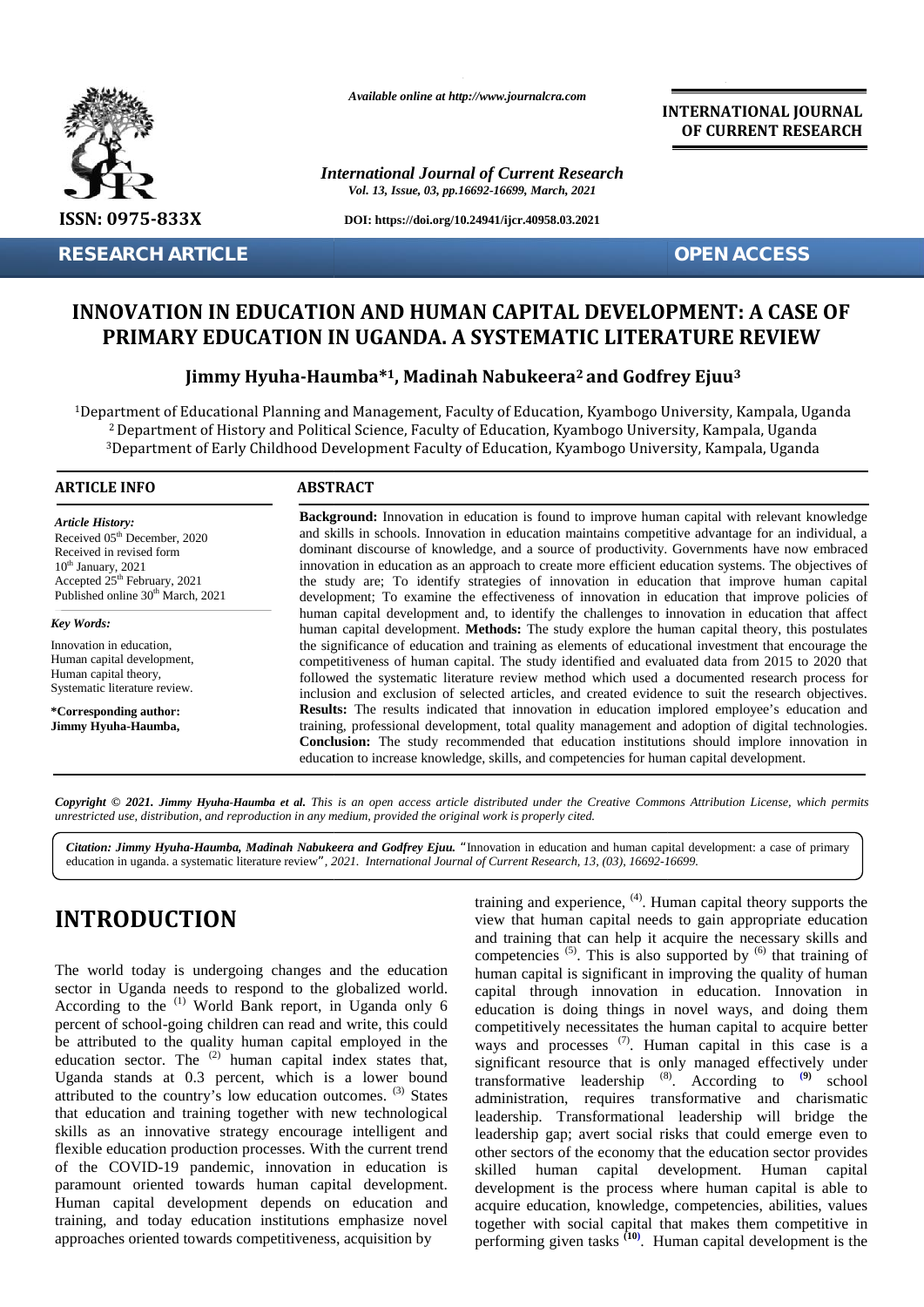training of existing human capital within an organizational context and introducing processes and systems and training programmes for staff that should increase the productivity and effectiveness of such an organization **(11)**. Human capital development encourages talent management, attracting, keeping and developing the talented human resource the organization's needs **(12)**. This is a key source of competitive advantage in an organization supported by innovation in education. Innovation in education is the provision of different ways of ensuring an intellectual capital shift in human capital if the current ways are not performing effectively **(13)**. Innovation in education is also the implementation of improved ideas, knowledge, and practices <sup>(14)</sup>. Innovation in for the education helps us to identify our potentials and in so doing we are able to gain innovative ways of service delivery **(15)**, it, therefore, involves an idea and a shift to doing things differently. These innovative ideas foster the development of human capital development. This paper aimed at and organized as follows. Section two describes the method and materials, section three presents the results, section four focuses on discussion and section five presents the conclusion, followed by acknowledgment and references.

## **MATERIALS & METHODS**

We systematically reviewed the literature to identify the relevant articles on the innovation in education strategies, effectiveness, and challenges that impact on human capital development. Our study adopted a systematic literature review method to analyze the data available from January 2015- August 2020. We followed the systematic literature review process, planned, conducted, and reported the review  $(16)$  &  $(17)$ . profe The search strategy used Boolean logic connectors "AND", "OR", and "NOT" to increase or reduce search results using search terms 'innovation in education\*" and 'human capital development\*" to cover the concepts under investigation. The open-access search database were Educational research information center (ERIC) and Google scholar from January  $2015$  – August 2020, the search returned from ERIC n=59, Google scholar n=2650. Not all the articles published met the topic of review, another search gave us only 42 articles, involving strategies, effectiveness, and challenges to innovation in education on human capital development and published in English met the criteria as stated in appendix 1. The starting year 2015 identified new trends and the current education policy changes.

#### **RESULTS**

**The Strategies of Innovation in Education that improve Human Capital Development:** Lifelong learning improves human capital development in the 21st century. According to **(18)**, lifelong learning is defined as the purposeful education that individuals take on to better their personal abilities necessary in service delivery.. Lifelong learning creates an avenue for workers within the educational institutions to gain skills at the same time in full-time employment. Lifelong learning, therefore, promotes all-inclusive education to change and take complex tasks as advanced by  $(19)$ . This, therefore, motivates workers to develop their career, talent, and experience  $(20)$ . Total quality management is a strategy of innovation in education  $(21)$  that encourages human capital to gain novel ways. The purpose is to improve and bring out the best for the education institution by adopting novel quality management that enables human capital to be competitive. Total quality management aims to ensure better quality outputs and quality services that are able to meet the needs and satisfaction of the customers. The components of Total quality management include customer focus, employee participation, continuous leadership, and magnificent vision and operations (22). Total quality management helps education institutions to achieve excellent repetitions. Introducing information and communication with social technologies as strategies of innovation in education improves human capital development. According to the  $(23)$  report, it is emphasized that increased use and participation of digital technologies offer a wider potential for the growth of skilled workers. Implementing the innovative process of improving human capital quality is significant for the education sector in the competitive global trend. The  $(24)$ report supports that embracing information technology in education improves the ability of human capital to accomplish the given tasks and out rightly promotes human capital development. Education and training improves the efficiency and effectiveness of human capital with effective knowledge and skills to start novel ideas  $(25)$ .  $(26)$  state that an innovative teacher is significant in delivering knowledge to the current generation challenged with global world trends. Education and training will provide human capital with opportunities to gain inclusive knowledge and skills. The education sector in the  $21<sup>st</sup>$  century can only survive with human capital that appreciates novel ideas and takes risks. Professional development enriches the human capital with current knowledge and skills to solve current global complex problems <sup>(27)</sup>. Most Human capital does not integrate the innovative knowledge desired to deliver service, and professional development is an educational innovative strategy adopted to improve human capital which encourages work activities like job coaching, job recruitment, and job development. <sup>(28)</sup> state that professional development supports in-service training of the human capital to equip them with knowledge and skills that enhance novel ideas and improve the quality of education.

**The Effectiveness of Innovation in Education to improve policies of Human Capital Development:** Innovation in education impacts on the capacity building  $(29)$  of employees as a policy of human capital development. It endows employees in educational institutions with the subject-matter, professional skills, and the interest to impart knowledge and deliver service to the organization. According to  $(30)$  they associate the capacity building with performance, skills, and attributes and the ability to perform tasks effectively. Employees are agents of change in society and promote the quality of education. The global trends require employees to be fully ready to change with the changing trends to improve their skills, competencies, and knowledge. The education sector is competitive today and this has been attributed to the global world trends. This requires that educational institutions need to put up policies to sustain their human capital and the use of innovative digital technologies (31) is effective to support human capital development. Information and communication technology equips human capital with modern digital technological skills, making them more efficient and proficient. Information and communication technology also improves the quality of human capital (32) enabling them to offer quality services in the education organization. Innovation in education encourages training of human capital, significant in promoting efficiency and motivation of employees to perform their duties. Training refers to the specific learning activities undertaken to improve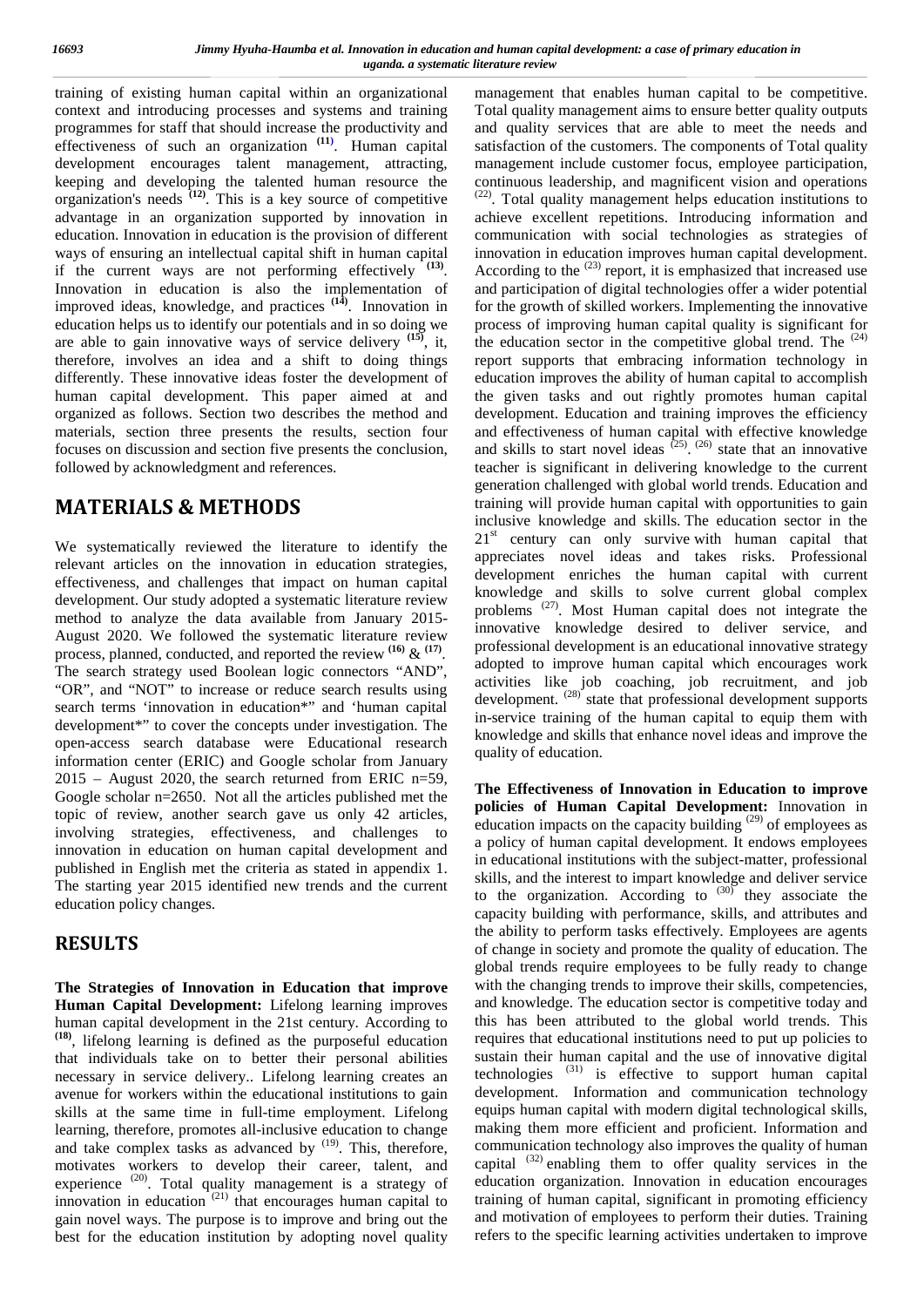an employee's knowledge, skills, and abilities to perform better their duties **(10)**. Training is an organized process where human capital gains knowledge to perform a specific task  $(33)$ , for example the training in science, technology, engineering, and Mathematics (STEM) boasts technological change (34) and ultimately acquired knowledge will be applied which boasts human capital development. Mentoring of human capital is where human capital more endowed with more knowledge supports and directs a newly recruited human capital to improve the employees' competencies and abilities (35). According to  $(36)$  mentoring is the sharing of knowledge between more experienced and less experienced employees in a specific field of work for purpose of promoting learning. Here, mentoring involves coaching, supervising, and guidance of employees in an organization. Mentoring is significant in improving the quality of employees and promotes human capital for continuity in case of old age, death and retirement.

**The Challenges to Innovation in Education that affect Human Capital Development:** The employees' current knowledge, skills, and beliefs  $^{(37)}$  about the on-going need innovation strategy for example use of technology is a challenge to innovation in education and impacts on the development of human capital. The change to the use of technology in performing tasks is challenged as most human capital lacks the technical knowledge.  $(19)$  state that teachers adequately don't have Information and communication skills to support teaching. According to  $(38)$  the non-use of technology by human capital in task performance is attributed to limited time and limited information technology knowledge which adversely affects human capital development. School administrators are a challenge to innovation in education. School administrators are always keen on the changes that may mana disrupt the school activities <sup>(15)</sup>. Here, school leaders, are inno always hesitant to take them, which is detrimental to human capital. If they take them up, they may not fully implement and supervise the education innovations as required.  $(39)$  support the view that school principals lack the knowledge and skills; they cannot implement the integration of information, communication, and technology in their schools.

This affects the intended aim of education innovation in using information and communication technology in the daily activities of service delivery. Employees in education institutions require training as an innovative measure to remain competitive in the global world. Training programmes should improve on employees' knowledge and skills in different professionals. The relevancy of training programmes that don't meet the expectations of the employees creates a negative attitude towards change  $(40)$ . According to  $(41)$  a training programme that doesn't embrace learning society strategy and encourage social interaction fails its intended purpose.

### **DISCUSSION**

The current global trends have created challenges in the education sector that desires innovation for improved quality of human capital. Recently educational institutions have introduced the use of technology and in practice, the use of the internet has made innovation in education possible. In recent articles on innovation in education, there are ample opportunities for exploration. In the definition's context of innovation in education, implementing improved novel ideas, knowledge and practices requires that, to support such

knowledge and competencies, human capital should gain education and training. According to  $(42)$  human capital theory encourages human capital to adapt to the changing circumstances by embracing education and training so as to remain competitive. Innovation in education can solve the changing challenges in the education sector as it emphasizes novel knowledge that promotes 21st-century skills  $(43)$ . The context of innovation in education as analyzed in the various published studies implies that innovation in education is significant and the education systems should take it up, especially in these current education global challenges. Education institutions need to come up with novel ways of doing things and be competitive. <sup>(44)</sup> supports our findings that innovation in education is an engine for skills acquisition that improves human capital development. Leadership is an educational innovation strategy that schools need to embrace. (45) supports our finding that leadership is crucial in support of innovative tendencies, especially in the current global educational complexities and uncertainties. Here we refer to transformative and charismatic leadership that has the qualities needed to enhance and promote innovation in education. Transformative school administrators would focus on supervising and monitoring the quality of human capital significantly needed for performance of tasks.

Innovation in education is a strategy that enhances the employees' professional development. <sup>(46)</sup> supports our finding that professional development encourages employees to update their knowledge in research and curriculum development. The findings are an accurate reflection of refresher courses employees undertake to improve on their competencies, which helps them to perform tasks efficiently. Total quality management improves human capital development. It is an innovative educational strategy where customers' needs and expectations are satisfied through the process of continuous improvement of the human capital charged with the responsibility of service delivery. The study is supported by  $(47)$ who stated that total quality management improves the quality of human capital in an organization, impacts on the effectiveness of human capital and enables management to effectively utilize human capital optimally. Innovation in education is also effective in the policy of training that improves human capital development. Most training programmes apply to the skills and knowledge of employees, this encourages the human capital to undertake most of the training such that they can improve and gain 21st century skills and competencies.  $(46)$  state that 21st-century critical thinking skills are necessary to produce learners innovative in various aspects, although it is without challenges in the education sector.

Capacity building as a policy of human capital development is effective in the course of implementing innovation in education. In support is <sup>(30)</sup>, who emphasize that investing in education enables educational institutions to tackle the education global problems in different ways and capacity building is not exceptional. Capacity building encourages the human capital to learn from others and as such human capital will be able to appreciate the ability to use emotional intelligence skills that are necessary for the development of human capital. Mentoring competence is effective in support of human capital development. This has been achieved through innovation in education, that emphasized mentoring competencies by offering adequate education and organizational structures that offered support and a sufficient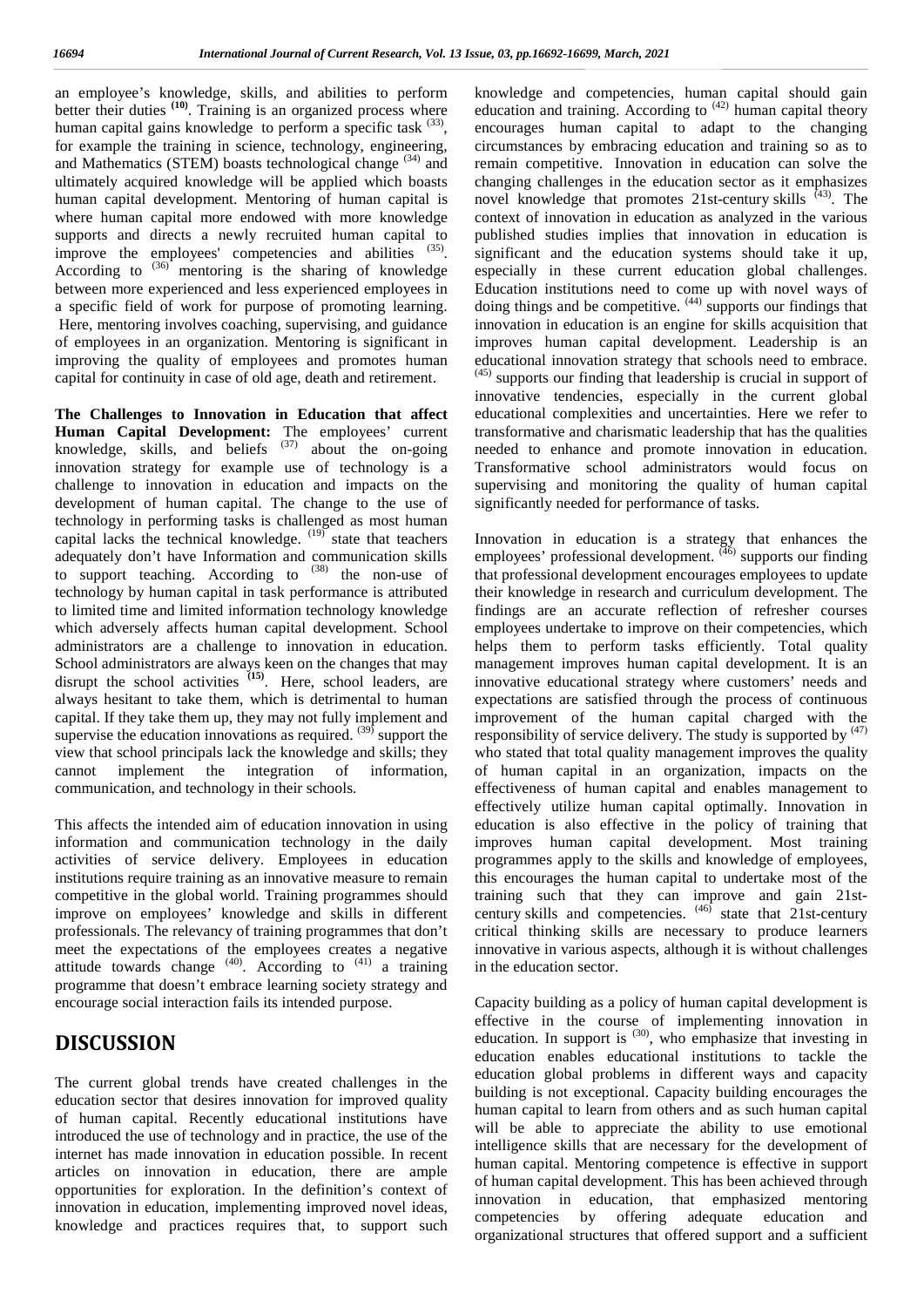learning environment. <sup>(48)</sup> supports our findings that mentoring encouraged the effectiveness of human capital and that as an inbuilt learning skill necessary for human capital development. Innovation in education advances the possibility of use of technology in the education sector to enhance the quality of services.

However, <sup>(49)</sup> state that usage of information and communication technology in Ugandan schools is inadequate among the human capital and the poor information and communication technology facilities. <sup>(50)</sup> further support our finding that in Malaysian schools, teachers resisted the implementation of information and communication technology, that it doubles the work of a teacher, coupled with lack of connectivity and poor information and communication technology infrastructure, all affects the implementation of technologies in education institutions.

#### **CONCLUSION**

This paper reviewed the literature on innovation in education and human capital development. The human capital theory was identified as it relates to the development of human capital through investment in education. The findings suggest that the strategies of innovation in education are critical towards the improvement of human capital development. In the findings of the study, emphasis were directed towards human capital professional development as an avenue to improve the ineffective performance of human capital. Human capital should be encouraged through peer reviews and mentoring as well as attending seminars, workshops, and conferences to improve on their knowledge. The innovation in education strategies that improve human capital development in education institutions aim to enhance the knowledge and competencies of human capital through conducting education, training, adapting information and communication technologies in carrying out their duties and adapting the strategy of lifelong learning  $(20)$  this motivates workers to develop their career, talent, and experience. Innovation in education too improves human capital development could not go without challenges, most administrators lack the necessary knowledge and skills to implement innovative ideas while other administrators are scared of disruption associated with innovation in education however, it is necessary for the educational institutions in Uganda to encourage human capital to advance their competencies, through innovation in education which prepares them for the current global competitive world.

## **REFERENCES**

- Adams D, Muthiah V. School Principals and 21St Century Leadership Challenges: a Systematic Review. J Nusant Stud. 2020;5(1):189–210.
- Agbo AD. Staff training and development programmes in Nigerian university libraries : The case of Michael Okpara University of Agriculture , Umudike. Int J Multidiscip Res Dev. 2015;2(2):553–7.
- Aksela M. Towards student-centred solutions and pedagogical innovations in science education through co-design approach within design-based research. Lumat. 2019;7(3):113–39.
- Amede, L. & Ekwutosi EC. Teachers ' Capacity Building : A Genuine Mechanism for Achieving Human Capital

Development in Nigeria. J Guid Couns Stud. 2020;4(1):8– 23.

- Armstrong M. Armstrong's Handbook of human resource management practice [Internet]. 13th ed. Kogan Page; 2014. 440 p. Available from: www.koganpage.com
- Arora N, Gupta S. Total Quality Management for Employee Engagement: A Study. Test Eng Manag. 2020;(March):12769–86.
- Asian Development Bank. Innovative strategies for accelerated human resource development in South Asia: Information and communication technology for education: Special focus on Bangladesh, Nepal, and Sri Lanka. 2017.
- Asian Development Bank. Innovative strategies for accelereated human resource development in South Asia: Public-private partnerships for education and training. special focus on Bangladesh, Nepal and Sri Lanka [Internet]. 2017. Available from: 10.1787/9789264239814-en
- Autor D, Goldin C, Katz LF. Extending the Race between Education and Technology. AEA Pap Proc. 2020;110:347–51.
- Bagarukayo E. Social Media Use to Transfer Knowledge into Practice and Aid Interaction in Higher Education. Int J Educ Dev Using Inf Commun Technol. 2018;14(2):211– 32.
- Becker GS. Human Capital: A Theoretical and Empirical Analysis, with Special Reference to Education. 3rd Ed. Human Capital. The University of Chicago Press, Ltd., London: The National Bureau of Economic Research; 1993.
- Borg C, Mayo P. The EU Memorandum on lifelong learning . Old wine in new bottles? . Glob Soc Educ. 2005;3(2):203–25.
- Brereton P, Kitchenham BA, Budgen D, Turner M, Khalil M. Lessons from applying the systematic literature review process within the software engineering domain. J Syst Softw. 2007;80(4):571–83.
- Chalkiadaki A. A systematic literature review of 21st century skills and competencies in primary education. Int J Instr. 2018;11(3):1–16.
- Chidi N, Victor AA. Principals' Human Capital Development Practices for Enhancing Staff Personnel Administration in Secondary Schools in Oyo State, Nigeria. Online Submiss. 2017;1(5):356–61.
- de Matos Mello SL, Van Erven Ludolf N, Quelhas OLG, Meiriño MJ. Innovation in the digital era: New labor market and educational changes. Ensaio. 2020;28(106):66–87.
- Dosunmu AG, Adeyemo KS. Lifelong learning, human capital development and the career advancement of women in the telecommunications industry in South Africa. Ind High Educ. 2018;32(3):192–9.
- Ekaale EJ, Namusonge SG, Makokha EN. Effect of Innovation Strategies on Competitive Advantage in Public Secondary Schools in West Pokot Sub County , West Pokot County. Int J Res Rev. 2017;4(11):1–16.
- Findiko lu F, Ihan D. Realization of a Desired Future: Innovation in Education. Univers J Educ Res. 2016;4(11):2574–80.
- Gabdullin N. Human capital development in the global knowledge economy. In: SHS Web of Conferences. 2020. p. 02004.
- Ghani Al-Saffar NA, Obeidat AM. The effect of total quality management practices on employee performance: The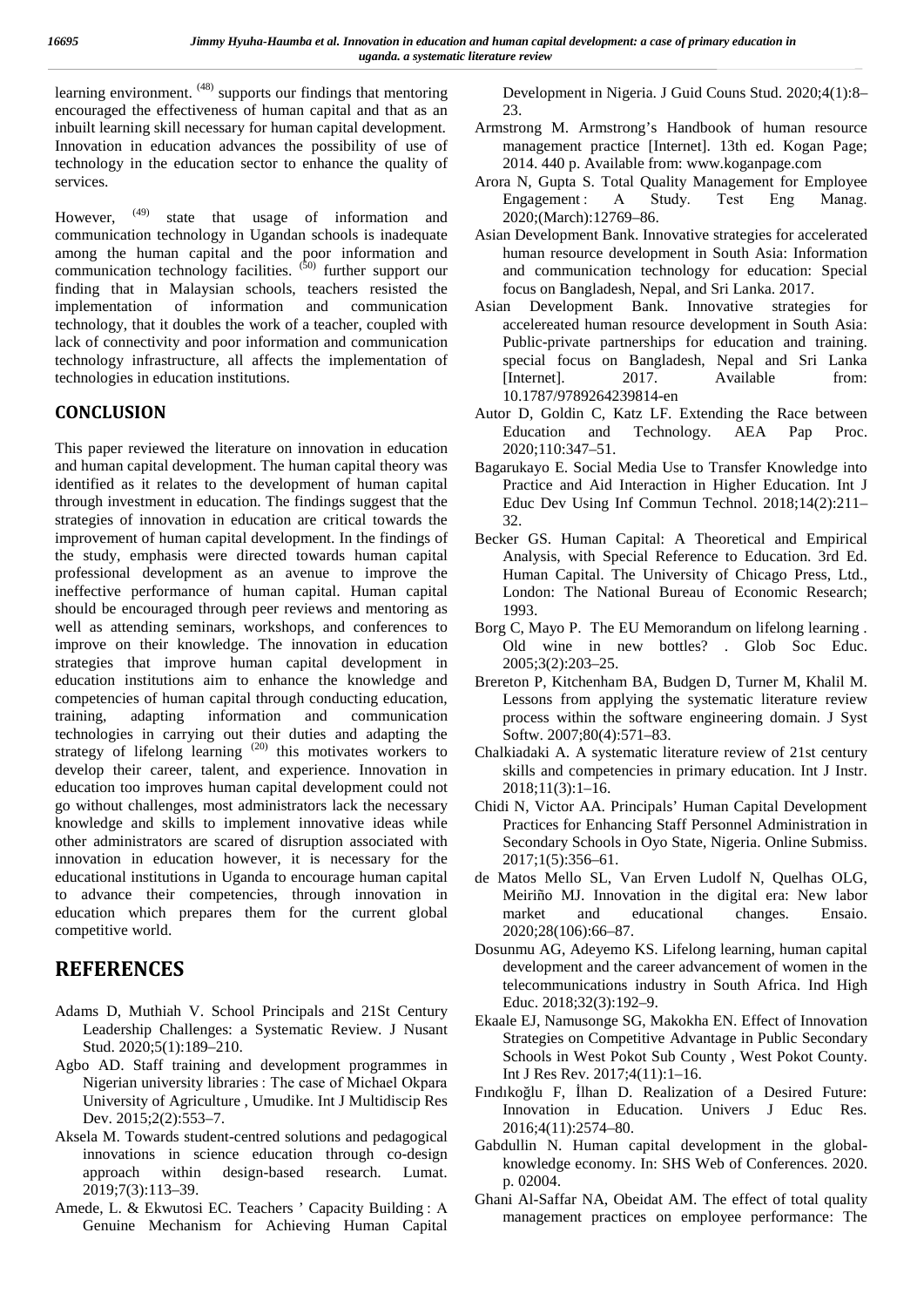moderating role of knowledge sharing. Manag Sci Lett. 2020;10(1):77–90.

- Giorcelli M. The long-term effects of management and technology transfers. Am Econ Rev. 2019;109(1):121–52.
- Goh E, Sigala M. Integrating Information & Communication Technologies (ICT) into classroom instruction: teaching tips for hospitality educators from a diffusion of innovation approach. J Teach Travel Tour. 2020;20(2):156–65.
- Hamutoglu NB, Basarmak U. External and internal barriers in technology integration: A structural regression analysis. J Inf Technol Educ Res. 2020;19:1–24.
- Hanim RM. Innovation in Education: Barriers and Facilitating Factors. Eur J Educ Stud. 2020;6(10):55–66.
- Hashim HIC, Shariff SMM. Halal Supply Chain Management Training: Issues and Challenges. Procedia Econ Financ. 2016;37(16):33–8.
- Kakim S, Priest K. Developing Leadership Capacity Using Visual Thinking Strategies. J Leadersh Educ. 2020;
- Kitchenham B. Procedures for Performing Systematic Reviews Kitchenham, B., 2004. Vol. 33, Keele, UK, Keele University. 2004.
- Kocasarac H, Taspinar M, Karatas H. Perceptions of School Principals Working at Science and Social Sciences High Schools on the Characteristics of Innovative Teachers. Turkish Online J Educ Technol - TOJET. 2019;18(3):70– 87.
- Lambriex-Schmitz P, Van der Klink MR, Beausaert S, Bijker M, Segers M. When innovation in education works: stimulating teachers' innovative work behaviour. Int J Train Dev. 2020;24(2):118–34.
- Lea QT. Orientation for an education 4.0: A new vision for future education in Vietnam. Int J Innov Creat Chang. 2020;11(3):513–26.
- Leal-Rodríguez AL, Albort-Morant G. Promoting innovative experiential learning practices to improve academic performance: Empirical evidence from a Spanish Business School. J Innov Knowl. 2019;4(2):97–103.
- Liu Y, Abi Aad A, Maalouf J, Abou Hamdan O. Self- vs. other-focused mentoring motives in informal mentoring: conceptualizing the impact of motives on mentoring behaviours and beneficial mentoring outcomes. Hum Resour Dev Int. 2020;00(00):1–25.
- Mirzajani, H., Bayekolaei, M. D., Kookandeh, M. R., Razaee, S.S., Kamalifar, A. A. and Shani HR. Smart schools an innovation in Education. Malaysia's Exp Asian J Educ Train. 2016;2(1):11–5.
- Mpaata, K. A. & Mpaata Z. The Leadership Role of Secondary School Head Teachers in Delivering Integrative Quality Education in Uganda. Int J Educ Leadersh Manag. 2019;7(2):203–30.
- Nafukho FM. Capacity building through investment in people: Key to Africa's development. Eur J Train Dev. 2013 Aug 23;37(7):604–14.
- Nzarirwehi J, Atuhumuze F. In-Service Teacher Training and Professional Development of Primary School Teachers in Uganda. IAFOR J Educ. 2019;7(1):19–36.
- OECD. Innovating Education and Educating for Innovation: The Power of Digital Technologies and Skills. OECD Publishing, Paris, doi:10.1787/9789264265097-4-en; 2016.
- OECDF. The Innovation Imperative: Contributing to Productivity, Growth and Well-Being. OECD Publishing, Paris, doi:10.1787/9789264265097-4-en; 2015.
- Okeoghene M-A. The Influence of Leadership Style, Organizational Justice and Human Capital Development on Employee Commitment in University Libraries in South-West, Nigeria. Libr Philos Pract. 2018;4(1):1.
- Okifo J, Ayo AO. Business Teacher Education (BTE); A Panacea for Human Capital Development in Nigeria. J Educ Pract. 2015;6(16):63–70.
- Pasamar S, Diaz-Fernandez M, de la Rosa-Navarro MD. Human capital: the link between leadership and organizational learning. Eur J Manag Bus Econ. 2019;28(1):25–51.
- Salas E, DiazGranados D, Klein C, Burke CS, Stagl KC, Goodwin GF, et al. Does team training improve team performance? A meta-analysis. Hum Factors. 2008;50(6):903–33.
- Schultz TP. Human capital investment in women and men. International Center for Economic Growth. San Francisco, Calif: ICS Press.; 1994. (Occassional paper). Report No.: 44.
- Seechaliao T. Instructional Strategies to Support Creativity and Innovation in Education. J Educ Learn. 2017;6(4):201.
- Serdyukov P. Innovation in education: what works, what doesn't, and what to do about it? J Res Innov Teach Learn. 2017;10(1):4–33.
- Shahi SP. Innovation in teaching and learning process. J Nehru Arts Sci Coll. 2018;6(2).
- Walbe SG. Mentorship culture and academic Staff job effectiveness in public universities in North-Central Nigeria. KIU J Soc Sci. 2019;5(4):295–302.
- World Bank. Economic Development and Human Capital in Uganda: A Case for Investing More in Education [Internet]. 2019. Available from: www.worldbank.org
- World Bank. The Human Capital Index [Internet]. The human capital index 2020 update: Human capital in the time of COVID-19. 2020. Available from: www.worldbank.org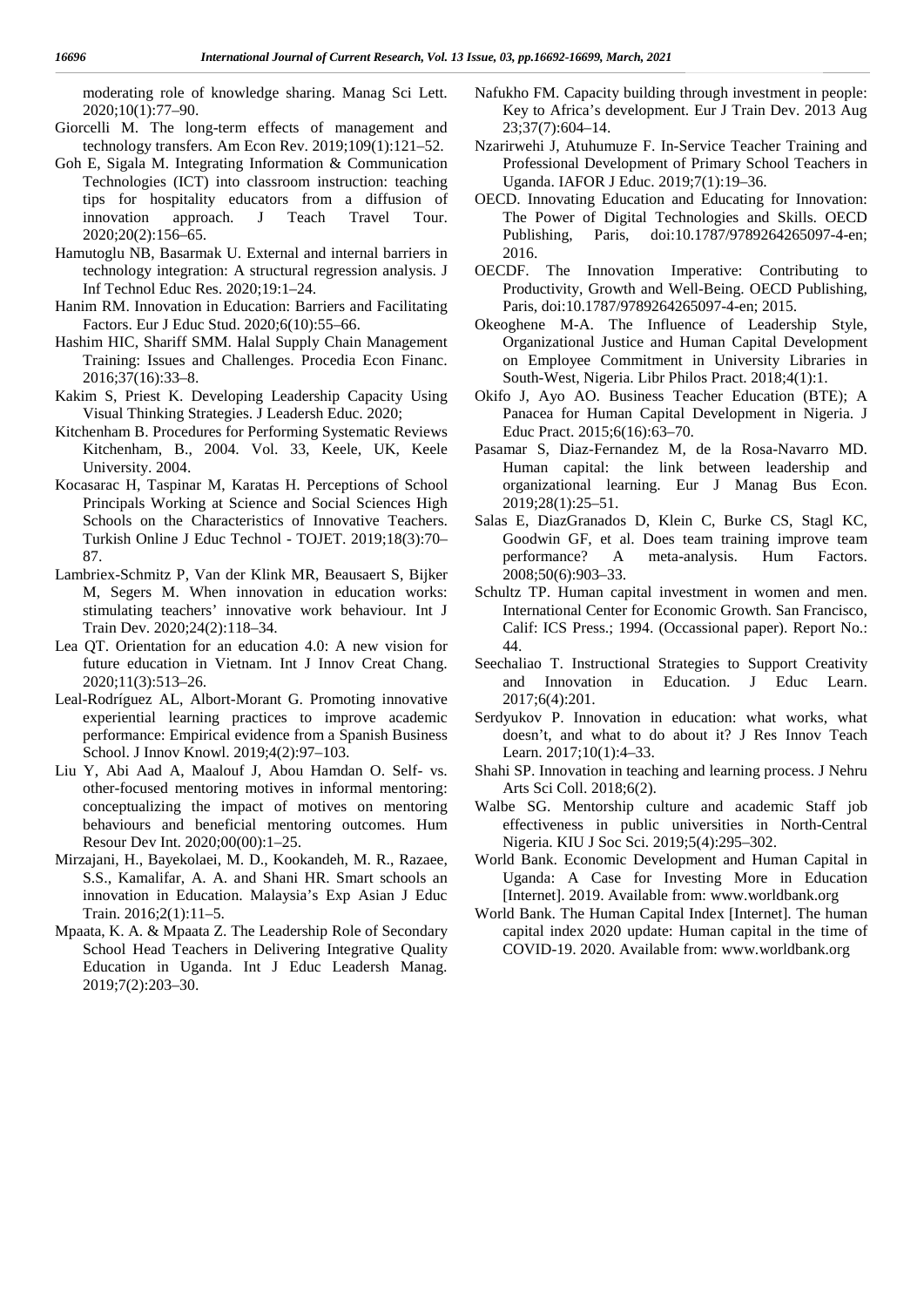#### **Appendix 1: Table of reviewed articles**

| <b>Author Year Country</b>                                                        | <b>Title</b>                                                                                                                                           | <b>Journal</b>                                                                                                                                                                                        | <b>Objectives</b>                                                                                                                                                                                                                                                                                  | Participants                                                                                                                                                                                         | <b>Methods</b>                                                                             | Conclusion                                                                                                                                                                                                       |
|-----------------------------------------------------------------------------------|--------------------------------------------------------------------------------------------------------------------------------------------------------|-------------------------------------------------------------------------------------------------------------------------------------------------------------------------------------------------------|----------------------------------------------------------------------------------------------------------------------------------------------------------------------------------------------------------------------------------------------------------------------------------------------------|------------------------------------------------------------------------------------------------------------------------------------------------------------------------------------------------------|--------------------------------------------------------------------------------------------|------------------------------------------------------------------------------------------------------------------------------------------------------------------------------------------------------------------|
| Mpaata, K. A. & Mpaata, Z.<br>(2019)<br>Uganda                                    | The Leadership Role of Secondary<br>School Head Teachers in Delivering<br>Integrative Quality Education in<br>Uganda                                   | <i>International</i><br>Journal<br>-of<br>Leadership and<br>Educational<br>Management, 7(2), pp203-230.                                                                                               | To examine the relationship between the secondary<br>school head teacher's leadership roles in delivering the<br>much-needed integrative quality education in Uganda.                                                                                                                              | 165 teachers teaching in the<br>11 government aided secondary schools in<br>Eastern Uganda                                                                                                           | A descriptive analysis                                                                     | Head teachers are expected to put strong<br>emphasis on the required integrative education<br>which encompasses student knowledge<br>application, acquisition of life career skills and<br>innovation.           |
| Adams, D. & Muthiah, V.<br>(2020)<br>Malaysia                                     | School principals and 21st century<br>leadership challenges: a systematic<br>review                                                                    | Journal of Nusantara Studies,<br>Vol 5(1) 189-210                                                                                                                                                     | To analyze the existing literature on leadership<br>challenges faced by school principals in the 21st<br>century.                                                                                                                                                                                  | Two main databases, Web of Science and<br>Scopus considering that both databases<br>cover more than 256 fields of studies                                                                            | PRISMA<br>(Preferred<br>Reporting<br>Items for<br>Systematic Reviews and<br>Meta-Analyses) | The review of these documents resulted in<br>three main themes - personal challenges,<br>school context, and stakeholders, and 11 sub-<br>themes.                                                                |
| Agbo, A.D.<br>(2015)<br>Nigeria                                                   | Staff training and development<br>programmes in Nigerian university<br>libraries: The case of Michael Okpara<br>University of Agriculture, Umudike     | <b>International</b><br>Journal<br>of<br>Multidisciplinary Research and<br>Development, 2(2): 553-557                                                                                                 | To Examine the staff training and development<br>programmes in Michael Okpara University of<br>Agriculture Umudike library.                                                                                                                                                                        | 59 library staff                                                                                                                                                                                     | A descriptive survey<br>design                                                             | Library administration has a lot of task to<br>perform in ameliorating these challenges in<br>order to ensure adequate participation of staff<br>in staff training and development programmes.                   |
| Nzarirwehi, J & Atuhumuze.<br>F. (2019).<br>Uganda                                | In-Service Teacher Training and<br>Professional Development of Primary<br>School Teachers in Uganda                                                    | IAFOR Journal of Education<br>Volume $7 - I$ ssue 1                                                                                                                                                   | To support and enhance professional development of<br>teachers through in-service teacher training.                                                                                                                                                                                                | 610 primary school teachers in the districts<br>of Bushenyi, Rukungiri and Sheema.                                                                                                                   | Descriptive<br>research<br>design                                                          | In- service teacher training has a significant<br>effect on teachers, particularly on their<br>academic qualifications, performance, and<br>professionalism.                                                     |
| Amede, L. & Ekwutosi, E.C.<br>(2020)<br>Nigeria                                   | Teachers' Capacity Building: A<br>Genuine Mechanism for Achieving<br>Human Capital Development in<br>Nigeria                                           | of Guidance and<br>Journal<br>Counselling Studies, Vol. 4, Issue<br>$1, 8-23$                                                                                                                         | Examine teachers' capacity building as genuine<br>mechanism for achieving human capital development<br>in Nigeria                                                                                                                                                                                  | The sample of this study consisted of 330<br>teachers                                                                                                                                                | A descriptive survey<br>design                                                             | Attention should be paid to development<br>programmes that would make teaching career<br>appealing and geared towards achieving human<br>capital development in<br>Nigeria.                                      |
| Bagarukayo, E. (2018)<br>Uganda                                                   | Media Use to Transfer<br>Social<br>Knowledge into Practice and Aid<br>Interaction in Higher Education                                                  | <i>International</i><br>Journal<br>- of<br>Education<br>and<br>Development<br>using<br>Information<br>and<br>Communication<br>Technology<br>( $IJEDICT$ ), Vol. 14, Issue 2, pp.<br>211-232<br>Social | Use Facebook (FB) technology to facilitate a task of<br>students' applying operating systems knowledge to<br>record and upload a video installing a virtual machine<br>and operating system onto a group; to promote content<br>access, and interactive and cooperative learning.<br><b>Bowers</b> | A Group page on Facebook for students<br>taking the Operating Systems course.                                                                                                                        | Affordance<br><b>Bowers</b><br>analysis<br>eLearning<br>design<br>methodology<br>framework | Facebook should be integrated as a tool for<br>learning at the university since students<br>appreciate it, find it easy to use and familiar                                                                      |
| Findiko lu, F. & Ihan, D.<br>(2016)<br>Turkey                                     | Realization of a Desired Future:<br>Innovation in Education                                                                                            | Universal Journal of Educational<br>Research 4(11): 2574-2580                                                                                                                                         | To present that innovation in education is to be<br>handled carefully                                                                                                                                                                                                                              | The paper reviews the previous studies<br>regarding innovation as a prerequisite for<br>novel learning environments and revising<br>strategies for successful adaption of<br>technology to education | The paper reviews<br>previous studies                                                      | Innovation is of vital importance in<br>transforming and reconstructing the learning<br>environments along with the curricula, the role<br>of the teacher and teacher training.                                  |
| Kocasarac, H. Taspinar, M.<br>Karatas, H.(2019) Turkey                            | Perceptions of school principals<br>working at science and social<br>sciences high schools on the<br>characteristics of innovative teachers            | The Turkish Online Journal of<br>Educational Technology<br>volume 18 issue 3                                                                                                                          | To determine the perspectives of the school<br>administrators working in the high schools of science<br>and social sciences.                                                                                                                                                                       | The interview form was applied to 14 school<br>principals in public / private science and<br>social sciences high schools in Ankara                                                                  | The qualitative method<br>was used in this study                                           | Anything that can help children in adapting to<br>the changing world, can guide, integrate them<br>with the world and facilitate the learning of<br>children can be evaluated within the scope of<br>innovation. |
| de Matos, S.L. M, Ludolf, N.<br>V. E, Quelhas, G. L. O,<br>Meiriño, J.M<br>(2020) | Innovation in the digital era: new<br>labor market and<br>educational changes                                                                          | Ensaio: aval. pol. públ. Educ.<br>Rio de Janeiro, v.28, n.106, p.<br>66-87                                                                                                                            | Investigates these factors through analytical indicators<br>such as the workforce, education, and innovation in<br>Brazil within a global context. It                                                                                                                                              | Documentary data from the literature and<br>data from census surveys in Brazil and<br>abroad                                                                                                         | Qualitative exploratory<br>research                                                        | Brazil is significantly delayed in the digital<br>industry, human capital, and research - behind<br>all the other BRICS countries (Russia, India,<br>China and South Africa) in terms of innovation.             |
| Hanim, N.R (2020)<br>Malaysia                                                     | Innovation in education: barriers and<br>facilitating factors                                                                                          | European Journal of Education<br>Studies $6(10)$                                                                                                                                                      | Explore how the environment influences innovation in<br>learning.                                                                                                                                                                                                                                  | Different facets of innovation in education.                                                                                                                                                         | Literature review                                                                          | There should be innovation in education to<br>cater to the changing needs of millennial.                                                                                                                         |
| Pasamar, S., Diaz-Fernandez.<br>M. & de la Rosa-Navarro.<br>M.D<br>(2019)         | Human capital: the link between<br>leadership<br>and<br>organizational<br>learning                                                                     | European<br>Journal<br>- of<br>Management<br>and<br><b>Business</b><br>Economics Vol. 28 No. 1, pp. 25-<br>51                                                                                         | Hypothesize that transformational leadership - more<br>concerned with innovation – will encourage generalist<br>human capital (HC), while transactional leadership -<br>more focused on the efficiency of existing operations<br>- will promote specialist HC                                      | Population<br>comprised<br>Spanish<br>manufacturing firms with more than 50<br>employees included in the SABI database.                                                                              | Structural ambidexterity<br>approach                                                       | The versatile role of transformational leaders.<br>who are able to promote both types of HC and,<br>in turn, both types of organizational learning                                                               |
| Leal-Rodrígueza, A.L., Albort-<br>Morant, G. (2019)<br>Spain                      | Promoting innovative experiential<br>practices to improve<br>learning<br>academic performance: Empirical<br>evidence from a Spanish Business<br>School | Journal of Innovation<br>&<br>Knowledge 4 97-103                                                                                                                                                      | Examine the impact exerted by an experiential<br>learning based educational methodology on students'<br>level of academic performance.                                                                                                                                                             | Spanish private business school, using a<br>sample of students belonging to the<br>Bachelor's<br>Degree<br><b>Business</b><br>in<br>Administration at a Spanish Business<br>School.                  | Pearson's correlation<br>and structural equation<br>modeling                               | Fostering experiential learning strategies favors<br>the students' understanding of theoretical<br>concepts and leads to the attainment of superior<br>performance.                                              |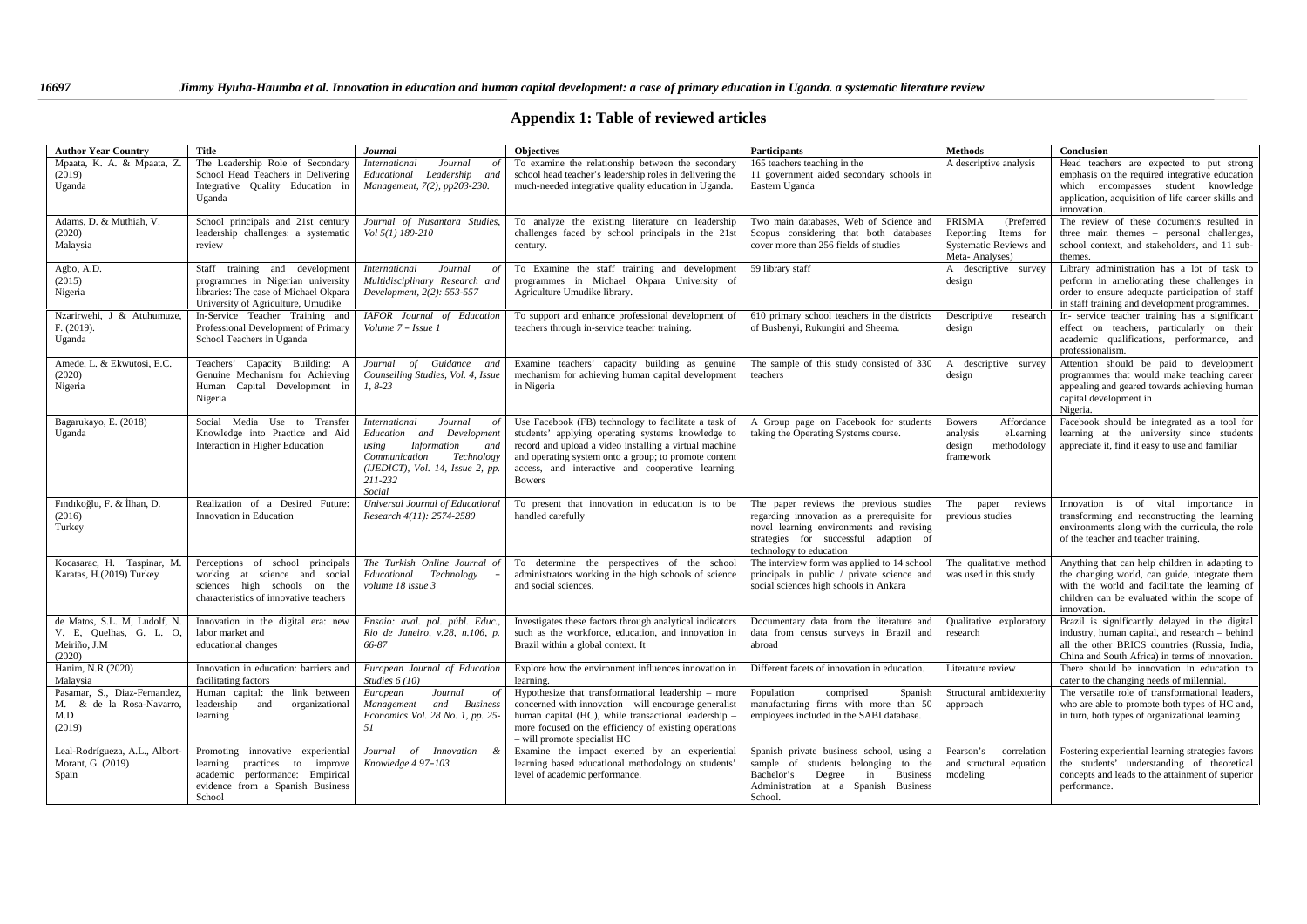| Salas, E. Diaz Granados, D.<br>Klein, C. Burke, C.S, Kevin C.<br>Stagl, K.C. Goodwin, G.F &<br>Halpin, S.M. (2008)<br><b>USA</b> | Does Team Training Improve Team<br>Performance? A Meta-Analysis                                                                                                           | The Journal of the Human<br>Factors and Ergonomics Society<br>2008 50: 903                                       | Effectiveness and boundary conditions of team<br>training interventions for enhancing team outcomes.                                                                             | Database consisted of 93 effect sizes<br>representing 2,650 teams.                                                                                                         | Meta-analytic<br>integrations<br>were<br>conducted                                                                                                                                                 | Team training interventions are a viable<br>approach organizations can take in order to<br>enhance team outcomes.                                                                                                                                                                                |
|----------------------------------------------------------------------------------------------------------------------------------|---------------------------------------------------------------------------------------------------------------------------------------------------------------------------|------------------------------------------------------------------------------------------------------------------|----------------------------------------------------------------------------------------------------------------------------------------------------------------------------------|----------------------------------------------------------------------------------------------------------------------------------------------------------------------------|----------------------------------------------------------------------------------------------------------------------------------------------------------------------------------------------------|--------------------------------------------------------------------------------------------------------------------------------------------------------------------------------------------------------------------------------------------------------------------------------------------------|
| Serdyukov, P.<br>(2017) USA                                                                                                      | Innovation in education: what works,<br>what doesn't, and what to do about<br>it?                                                                                         | of<br>Research<br>Journal<br>in<br>Innovative Teaching & Learning<br>Vol. 10 No. 1, pp. 4-33                     | Present an analytical review of the educational<br>innovation field in the USA.                                                                                                  | USA education system                                                                                                                                                       | Literature survey and<br>author research                                                                                                                                                           | US education badly needs effective innovations<br>of scale that can help produce the needed high-<br>quality learning outcomes across the system.                                                                                                                                                |
| Okeoghene, M.A,<br>(2018)<br>Nigeria                                                                                             | The Influence of Leadership Style,<br>Organizational Justice and Human<br>Capital Development on Employee<br>Commitment in University Libraries<br>in South-West, Nigeria | Library Philosophy and Practice<br>4(1), 1                                                                       | Influence of human capital development on employee<br>commitment in university libraries in South-West,<br>Nigeria.                                                              | 684 librarians from 43 universities in the six<br>states of South-West, Nigeria.                                                                                           | Survey research design                                                                                                                                                                             | The current propensity towards human capital<br>development by university libraries in South-<br>West can be strategically deployed to induce<br>staff motivation, resourcefulness, growth, and<br>staff retention.                                                                              |
| Brereton, P.B. Kitchenham.<br>B.A, Budgen, D.Turner, M.<br>Khalil, M.<br>$(2007)$ ,<br>UK                                        | Lessons from applying the systematic<br>literature review process within the<br>software engineering domain                                                               | The Journal of Systems and<br>Software 80 571-583                                                                | Adopt systematic approaches to assess and aggregate<br>research outcomes in order to provide a balanced and<br>objective summary of research evidence for a<br>particular topic. | Six archival journals dating from 2000 were<br>used as data sources                                                                                                        | Systematic<br>literature<br>review                                                                                                                                                                 | Systematic literature review process seems<br>appropriate                                                                                                                                                                                                                                        |
| Lea, O.T (2020)<br>Vietnam                                                                                                       | Orientation for an Education 4.0: A<br>New Vision for Future Education in<br>Vietnam                                                                                      | <b>International</b><br>Journal<br>-of<br><i>Innovation,</i><br>Creativity<br>and<br>Change. Volume 11, Issue 3, | Focus on an overview of the development trend of<br>Vietnamese education in the era of the industrial<br>revolution 4.0.                                                         | Vietnamese Education system                                                                                                                                                | Research Article                                                                                                                                                                                   | Each organization or individual must have a<br>clear awareness of this change and prepare for<br>themselves the appropriate knowledge and<br>skills to easily accept the new change of the<br>world.                                                                                             |
| Shahi, S.P (2018)<br>India                                                                                                       | Innovation in Teaching and Learning<br>Process                                                                                                                            | A Journal of Nehru Arts and<br>Science College Vol 6 issue 2                                                     | To inculcate student love for knowledge, students<br>commitment and interest for the subject                                                                                     | India's education system                                                                                                                                                   | <b>Research Article</b>                                                                                                                                                                            | Educational institutions are opting to support<br>the education with technology for better<br>management and delivering techniques.                                                                                                                                                              |
| Dosunmu, A.G &<br>Adevemo, K.S.<br>(2018)<br>South Africa                                                                        | Lifelong learning, human capital<br>development<br>and<br>the<br>career<br>advancement of women in the<br>telecommunications industry in South<br>Africa                  | Industry and Higher Education<br>$1 - 8$                                                                         | Insights into the concepts of lifelong learning and<br>human capital development                                                                                                 | 133 junior workers at<br>mobile<br>a<br>telecommunications network in South<br>Africa.                                                                                     | Ouantitative<br>research<br>method                                                                                                                                                                 | HCD and Lifelong learning are critical in<br>creating opportunities for women to become<br>leaders in the workplace and society.                                                                                                                                                                 |
| Ekaale, E.J Namusonge, G.S &<br>Makokha, E. N.<br>(2017)<br>Kenya                                                                | Effect of Innovation Strategies on<br>Competitive Advantage in Public<br>Secondary Schools in West Pokot<br>Sub County, West Pokot County                                 | Journal<br>International<br>of<br>Research and Review                                                            | Investigate the effect of innovation strategies on<br>competitive advantage in public secondary schools in<br>West Pokot sub County of West Pokot County                         | Secondary<br>school<br>principals,<br>HOD <sub>s</sub><br>teachers, students and boards                                                                                    | A descriptive research<br>design                                                                                                                                                                   | Public secondary schools in West Pokot sub<br>County of West Pokot County had a<br>Competitive advantage over other schools in<br>the County and in Kenya                                                                                                                                        |
| Ghani Al- Saffar, N.A &<br>Obeidat, A.M (2020)<br>Qatar                                                                          | The effect of total quality<br>management practices on employee<br>performance: The moderating role of<br>knowledge sharing                                               | Management Science Letters 10<br>PP 77-90                                                                        | Identify the effect of Total Quality Management<br>(TQM) practices on their dimensions on employee<br>performance who worked for Qatar Ministry of<br>Interior                   | Employees who worked for Qatar Ministry<br>of Interior.                                                                                                                    | Quantitative research                                                                                                                                                                              | Develop and implement different strategic<br>directions that enhance the performance of<br>employees through the adoption of TQM and<br>the dissemination of a culture of knowledge<br>sharing.                                                                                                  |
| Nafukho, F. (2013)                                                                                                               | Capacity building through investment<br>in people: key to Africa's<br>development                                                                                         | European Journal of Training<br>and Development 37(7) 604-614                                                    | To provide a prologue to the issue of development in<br>Africa and the critical need to build capacity through<br>investment in people.                                          | Literature pertinent to the topic of<br>development in Africa is provided.                                                                                                 | Research Article                                                                                                                                                                                   | Capacity building is a broad concept, which<br>includes human resource development and<br>various management issues and trends such as<br>strategic management, change management,<br>quality management, organizational re-<br>engineering, knowledge management and<br>information management. |
| Gabdullin, N. (2020)<br>Russia                                                                                                   | Human capital development in the<br>global- knowledge economy                                                                                                             | SHS Web of Conferences 74,<br>02004                                                                              | To analyze the structure of multivariate data on the<br>factors of human capital development, e-education and<br>the use of ICT by households in Russian regions.                | The average annual values of the relevant<br>factors of monitoring the development of the<br>information society in the Russian<br>Federation for the period 2010 to 2017. | The initial statistical<br>data of the information<br>society<br>development<br>monitoring in the<br>Russian Federation (RF)<br>are presented in the<br>of<br>form<br>"object-<br>property" matrix | Digital<br>technologies<br>support<br>human<br>development and provide competitive<br>advantages for regions being the part of<br>clusters with a high level of human capital<br>development.                                                                                                    |
| Giorcelli, M. (2019)<br>Italy                                                                                                    | The Long-Term<br>Effects<br>of<br>Management<br>and<br>Technology<br>Transfers                                                                                            | American Economic<br>Review,<br>$109(1): 121-152$                                                                | To examine the effects of the Productivity Program on<br>firm performance                                                                                                        | 6,065 Italian firms eligible to apply for<br>productivity management and their yearly<br>balance sheets from 1946 to 1973                                                  | Plan<br>Marshall<br>Productivity Program.                                                                                                                                                          | There is evidence of complementarities<br>between management and technology                                                                                                                                                                                                                      |
| Autor, D. Goldin, C. & Katz,<br>L.F(2020)<br>US.                                                                                 | The race between education and<br>technology revisited: Extending the<br>Race between Education and<br>Technology                                                         | AEA Papers and Proceedings,<br>$110: 347 - 351$                                                                  | To examine the evolution of the college wage<br>premium from 1914 to 2017.                                                                                                       | US college wage premium                                                                                                                                                    | Production function                                                                                                                                                                                | The largest part of increased wage variance in<br>the twenty-first century comes from rising<br>inequality among college graduates.                                                                                                                                                              |